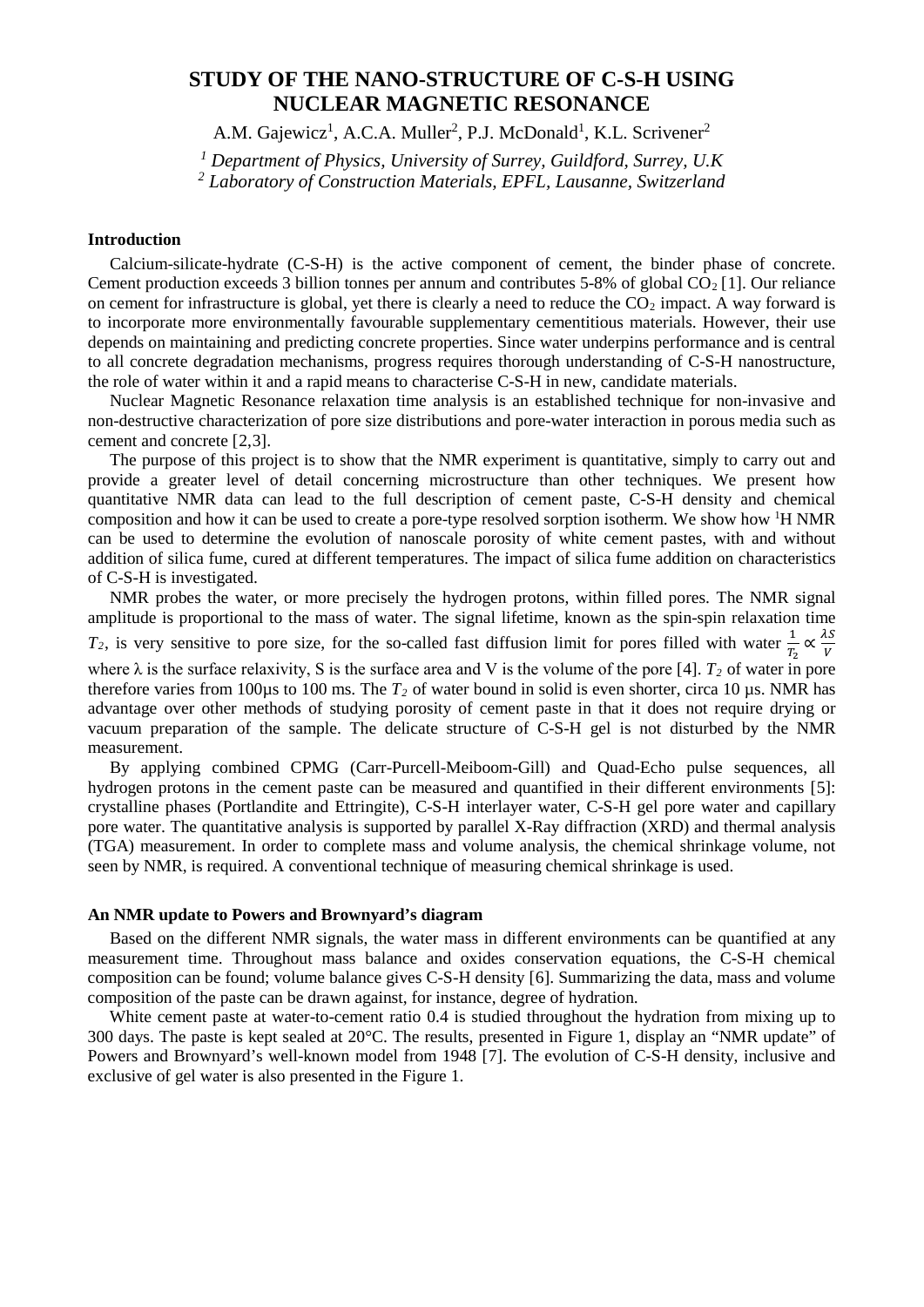

*Fig. 1: (A) Volume composition of white cement paste W/C = 0.4 as a function of degree of hydration (B) associated C-S-H densities inclusive of the gel water (red dots) and for the "bulk" C-S-H (green empty dots).*

The diagram displays the continuous consumption of cement and capillary water leading to the formation of hydration products. Portlandite plus Ettringite as measured by NMR are in very good agreement with XRD and TGA results within 1%. The capillary water rapidly goes down with degree of hydration and becomes what we call water in "interhydrate" pores above  $\alpha=0.6$  (about 2.2 days of hydration). At this point, the interhydrate pores are about 10 nm in size. After 2.2 days, the interhydrate water continues to be consumed to form more hydration products but no further decrease in size is observed. We believe this is the distance between the growing C-S-H needles. In parallel, calculations give 0.85 nm for the C-S-H interlayer spacing and 2.5 nm for the C-S-H gel reservoirs. More discussion can be found in reference [\[6\]](#page-0-0).

The main difference between this model and Powers' model is the non-linear behaviour of the gel water with degree of hydration. The C-S-H gel is formed mainly during the first 2 days of hydration and then plateaus. This highlights a densification of the C-S-H (inclusive of the gel water) with time. Figure 1B displays the rate of this densification, with density increasing from 1.7 g/cm<sup>3</sup> at 1 day up to 2.1 g/cm<sup>3</sup> at 300 days. On another hand, the solid C-S-H density (exclusive of the gel water), tends to be roughly constant with time at around  $\rho_{\text{solid}} = 2.7 \text{ g/cm}^3$ .

The average solid C-S-H chemical composition is found to be  $Ca_{1.7}(Si_{0.95}, Al_{0.05})O_{3.7}(H_2O)_{1.8}$  for high degree of hydration. This is in agreement with previously reported data in the literature [[8](#page-6-7),[9\]](#page-6-8).

#### **Desorption isotherm**

Water desorption and adsorption has long been used as a way to study cement structure. Powers and Brownyard's work led to an early analysis of cement composition and pore morphology that is still widely quoted and used today [\[7\]](#page-0-1). However, the state of water in that study was inferred from the mass loss curve. By using NMR relaxometry, we have measured the first drying, re-adsorption and second drying isotherms with water-environment specificity [\[5\]](#page-0-2).

NMR analysis of water has been performed on white cement paste during progressive drying and rewetting in a controlled relative humidity environment at room temperature. Measurements were made on white cement paste ( $w/c = 0.4$ ) cured under water for 28 days and then subsequently equilibrated to constant relative humidity.

Figure 2 (inset) shows that the loss of total NMR signal intensity with sample mass is linear during controlled drying and implies an effective  $w/c = 0.463$ . The increase reflects underwater curing of samples and proves that there is no "hidden" water - the NMR experiments sense all the water inside the sample.

The normalized total signal intensity over one and a half cycles presents a normal gravimetric isotherm hysteresis loop, Figure 2B.

The NMR signal can be decomposed into water fractions corresponding to chemically combined water, water in C-S-H interlayer, gel and capillary pores. In this way the first pore size specific sorption isotherm can be generated. The Figure 2A shows the total signal decomposed into particular water fractions as a function of water mass and relative humidity. These plots show how the capillary porosity empties above 90% RH. The gel pore water dries in the range between 100 and about 25% RH. At the same time the C-S-H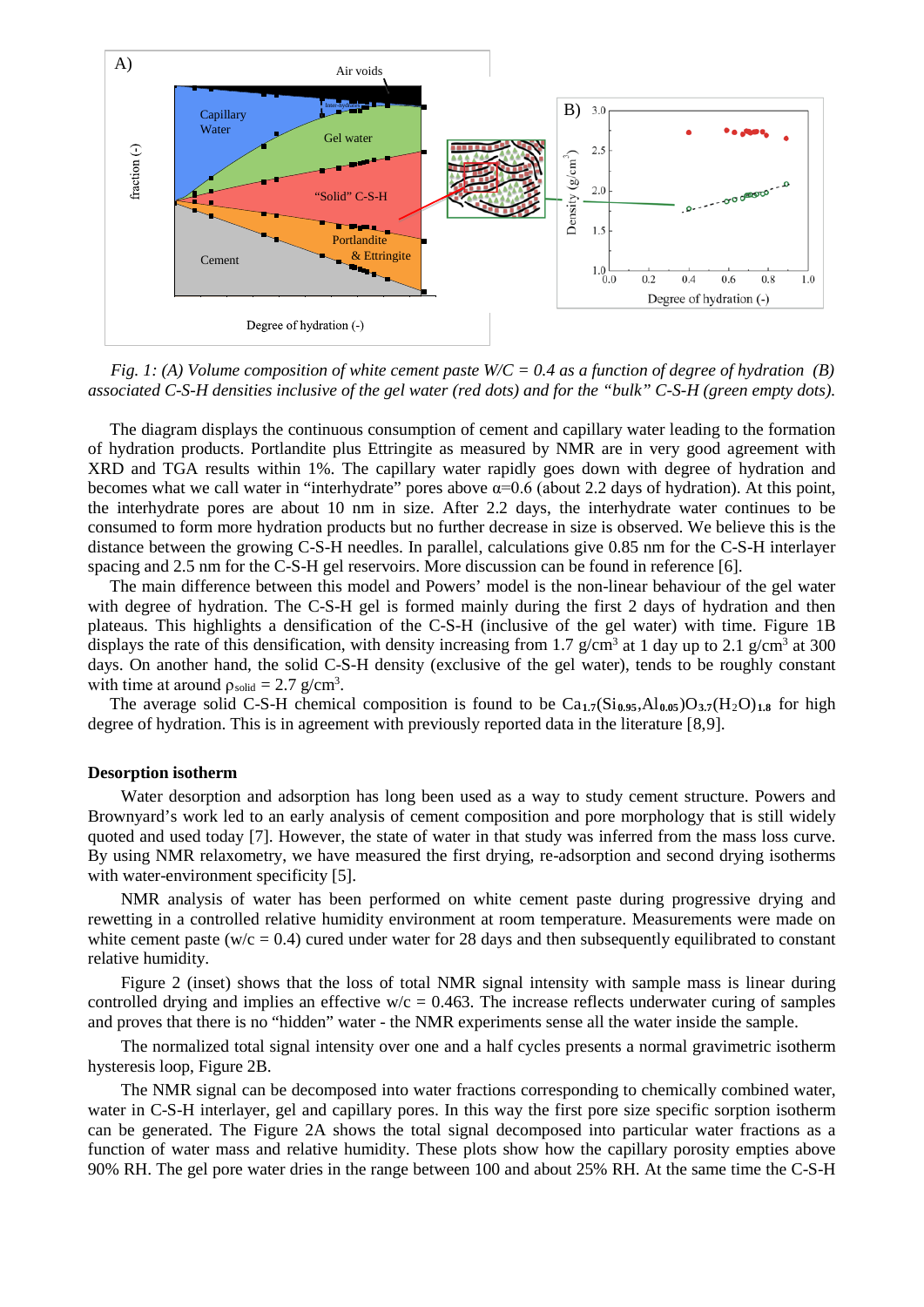interlayer water signal increases. This arises since as the pore empties an immobile surface layer is left. This layer is no longer able to exchange with more mobile water in the bulk of the gel pore, hence, in NMR terms, is seen as interlayer water with shorter  $T_2$ . Below 25% RH, water is rapidly lost from the C-S-H interlayers. In the same RH range an increase in the solid signal occurs. Similar to the gel, as interlayer water is lost, so any residual water molecule appears solid-like. Hence, in this range, the solid signal increases.

Pore sizes are independently calculated from the spin-spin relaxation times in accordance with fast diffusion model of relaxation [\[4\]](#page-0-3) and from the rate of signal amplitude loss with drying [[10](#page-6-9)]. The C-S-H interlayer and gel pore thickness from primary desorption based on amplitudes model are 1.6 and 3.4 nm respectively. While the values obtained by the relaxation time model are 3.1 nm and 0.94 nm. Given the pore widths from fast diffusion model, the specific surface area  $(SSA)$  is evaluated; it is 91 m<sup>2</sup>/cm<sup>3</sup> for gel pores and  $175 \text{ m}^2/\text{cm}^3$  for interlayers [\[5\]](#page-0-2).



*Fig. 2: (A) The total signal plotted against relative water mass and humidity (black rounds) and decomposed into a chemically combined fraction (orange diamonds), water within the C-S-H interlayer (red squares), gel pore water (green triangles) and capillary pore water (blue inverted triangles) for primary desorption. Inset: Total NMR signal intensity as a function of sample mass.(B) The normalized total NMR signal intensity as a function of humidity – first desorption (rounds); adsorption (squares); second desorption (triangles).*

## **Silica fume dependence at room temperature**

The addition of 10% of silica fume is known to improve drastically the durability of concretes. The reasons might be numerous: chemical effect of silica fume on the pore solution, filler effects due to its very small size or change in the morphology when C-S-H precipitates from the pozzolanic reaction. Many studies focus on the changes due to addition of silica fume. 27Al and 29Si MAS NMR techniques [[11,](#page-6-10)[12](#page-6-11),[13](#page-6-12)] are used to quantify the degree of reaction of silica fume. As silica fume reacts, the C-S-H mean chain length is found to increase. Other authors have tried to quantify C-S-H composition in the presence of silica fume based on non-evaporable water measured by TGA using chemical equilibrium[[14](#page-6-13),[15](#page-6-14)]. The C/S ratio is know to decrease with addition of silica fume leading to a decrease in C-S-H water content within the interlayer space [[16\]](#page-6-15). However, there is no clear/full description on the changes happening to the nanostructure of C-S-H in never dried systems as the hydration proceeds.

We have used NMR relaxometry to characterise the composition and evolution of cement paste with silica fume. White cement paste with 10% of cement mass replacement by silica fume is mixed at a water-tobinder ratio of 0.4. Silica fume is pre-dispersed in water for 8 minutes in an ultrasonic bath before addition of cement and paste mixing. The sample is then sealed into glass tube and measured by NMR throughout the hydration at 20°C, following the same procedure as for the plain white cement. The evolution of the mass fractions of the different populations of mobile water is presented in Figure 3A for the silica fume mix (colours) and compare to plain white cement signal from reference [\[6\]](#page-0-0) (in black). For clarity of the graph, the solid signal is not shown in this figure.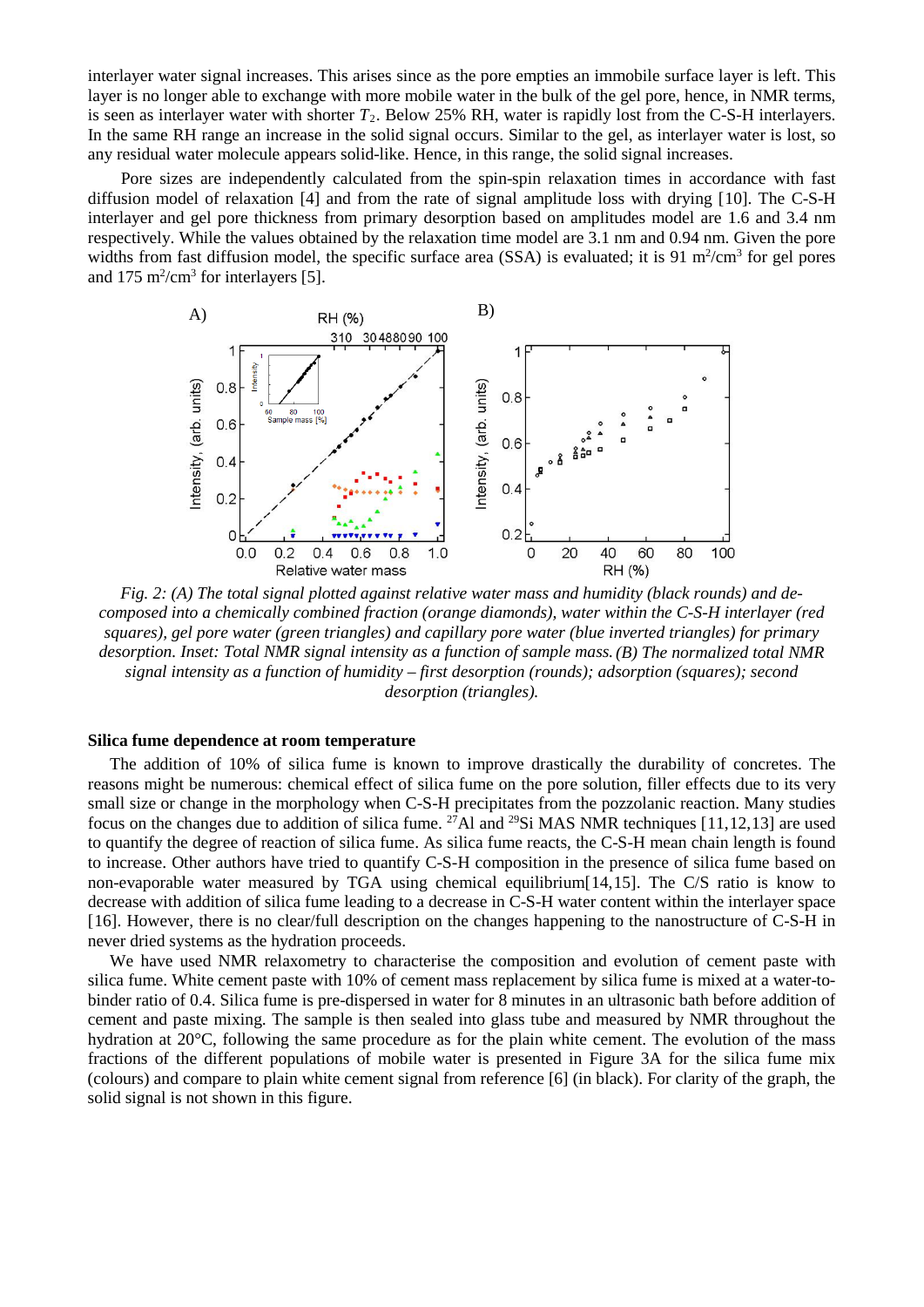

*Fig. 3: (A) Evolution of the different mobile water populations against time for white cement + 10% silica fume (colours) and for the reference plain white cement (black), all at w/b = 0.4. Rounds are capillary water signals, squares C-S-H interlayer water signals and triangle C-S-H gel water signals. The NMR solid signal*  is not shown on this graph.  $(B)$  *Evolution of the associated*  $T_2$  *relaxation times for the different water populations. Symbols are in accordance with signal amplitudes.*

At first sight, the cement with silica fume behaves very similarly to plain white cement. However, there are important differences.

The first difference is that the transition from low density (LD) C-S-H to high density (HD) C-S-H happens earlier. It is illustrated by the change in consumption rate of capillary water and the end of gel pores formation. This transition happens at about 1 day for the silica fume mix compare to 2.2 days previously observed for plain white cement paste. For the silica fume mix, an increase in rate of hydration reactions is observed, as evidence by the slope of capillary water consumption. This increase rate is explained by the extra surface provided by the silica fume, acting as nucleation sites for C-S-H to form [[17](#page-6-16)]. Therefore, the bulk capillary water space in between the unreacted particles becomes filled-up earlier in time. This can be equally observed on the evolution of pore sizes presented in Figure 3B. The interhydrate pore size (10 nm) of the main water reservoir is reached earlier in time in the presence of silica fume. These observations are in a good agreement with the "space-filing" model [[18](#page-6-17)], as already discussed in our earlier publication [\[6\]](#page-0-0).

The second difference is that the fraction of C-S-H interlayer water is 30% lower in the presence of silica fume. In parallel, the gel water fraction increases. The shortest  $T_2$  relaxation times of the interlayer spacing shown in Figure 3B further suggests that the layers of C-S-H incorporates less water in the presence of silica fume. In terms of pore sizes, it brings the C-S-H interlayer spacing from 0.85 nm for plain white cement down to 0.65 nm when silica fume is added to the mix.

In addition, a higher capillary water fraction is observed at later ages in the presence of silica fume. The density of C-S-H needs to be calculated according to our calculation model to take further this analysis.

## **Temperature dependence**

The curing temperature significantly influences the mechanical and microstructural properties and hence durability of cement, concrete and mortars. The influence on compressive strength is well established – higher curing temperature causes increase of initial strength and long term decrease [[19](#page-6-18)]. Straight changes have been correlated with structural changes [[20,](#page-6-19)[21\]](#page-6-20). Mercury intrusion porosimetry, scanning electron microscopy and backscatter electron image analysis have shown that when temperature increases the total porosity rises with the biggest difference in the volume of the larger pores. The C-S-H distribution is more inhomogeneous.

The NMR experiments have been performed to identify quantitatively the influence of curing temperature on the location of water inside cement paste over the time of hydration. Measurements were made on cement pastes prepared with white cement and white cement with 10% addition of silica fume, mixed at water-tobinder ratio of 0.4 and cured under water.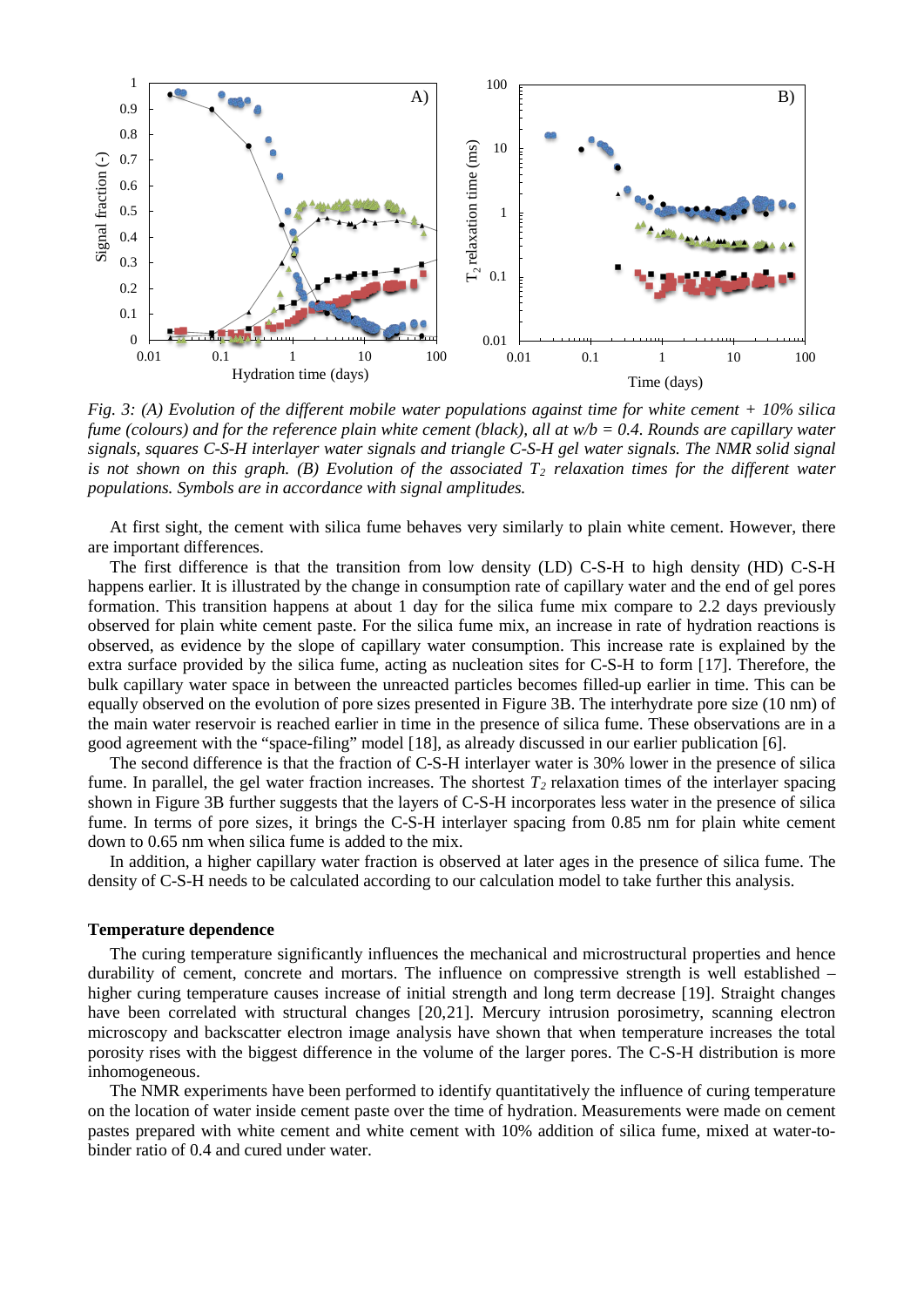One way to interpret the data is to compare the time at which a given amount of capillary pore water is consumed inside the sample (Figure 4). The age of sample at which the initial fraction of capillary water is consumed by 50% and 80% decreases with increase in curing temperature for cement pastes, with and without addition of silica fume. However, for samples with silica fume, the capillary water decreases faster. The striking feature is that the consumption of 90% of capillary water is achieved at much longer ages for samples cured at elevated temperatures, both with and without silica fume.



*Fig. 4: Consumption of capillary pore water for white cement paste, without (A) and with (B) silica fume.*

Figure 5 presents the evolution of water that is chemically bound and water in pores of different sizes (C-S-H interlayer, C-S-H gel and capillary pores) over the time of hydration at three curing temperatures (20, 40 and 60°C). The fraction of water is normalized to the initial mass of water at the mixing point. The total signal fractions go above 1 indicating the underwater curing of the samples. At elevated temperature the capillary water of paste with and without silica fume is consumed faster at early age and much more slowly when samples are older.



*Fig. 5: The evolution of different water population for white cement paste (A) and white cement paste with*  10% addition of silica fume (B) over the time of hydration for samples cured at 20, 40 and 60°C.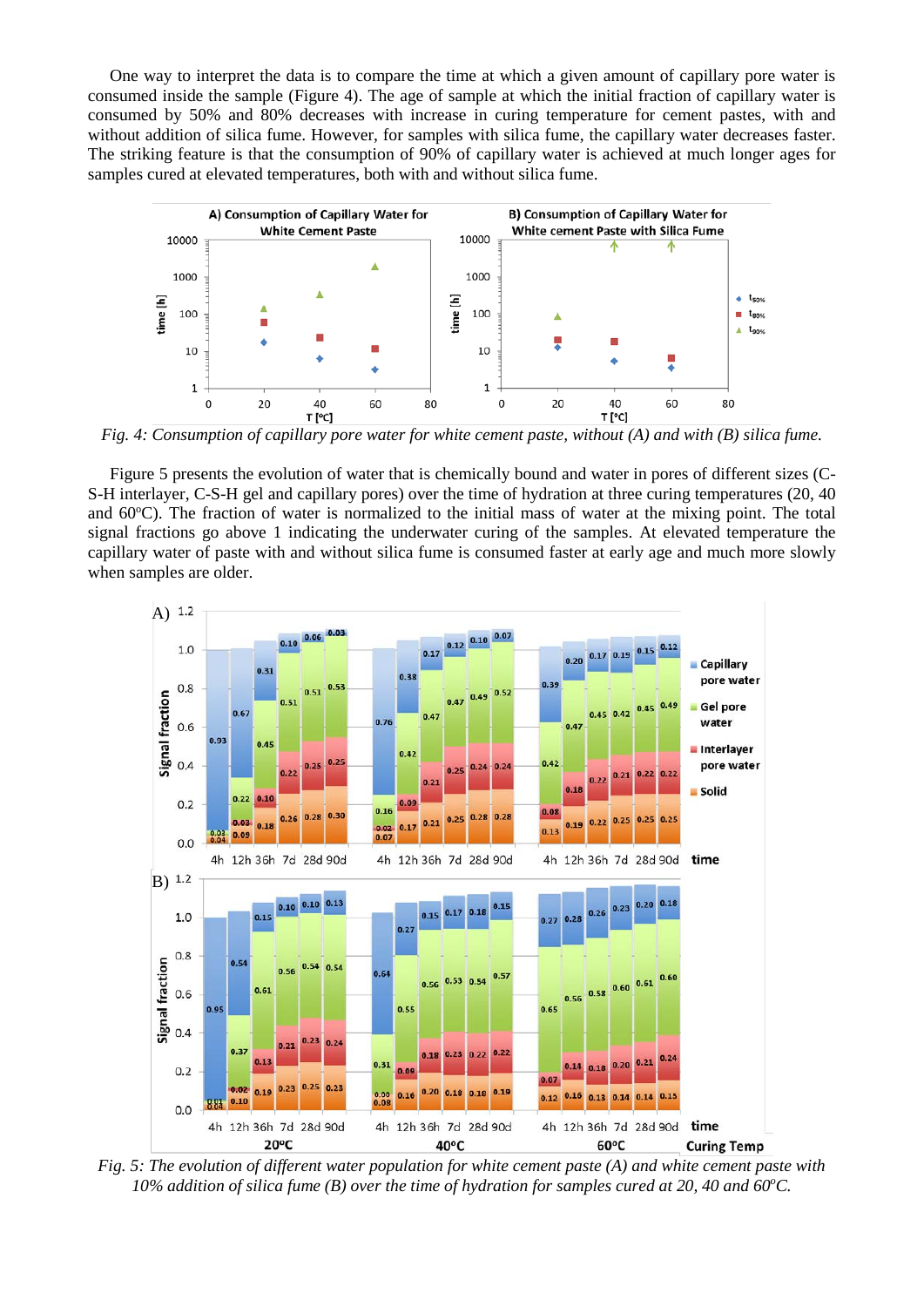The development of crystalline phase (Portlandite and Ettringite), C-S-H interlayer and gel pores of white cement paste proceeds faster when the curing temperature is increased (Fig. 5A). However, it is shown that beyond 7 days of hydration the quantity of water content associate with those components has higher values for reference curing at 20°C in comparison with the amounts obtained at the highest applied temperature.

Figure 5B shows that the replacement of cement by 10% of silica fume causes the significant differences in content of chemically combined water. At the younger age the solid signal for samples with silica fume follows the signal of plain white cement paste. Above 2 days of hydration at 20°C, 36h at 40°C and 6h at 60°C the differences in signal can be seen as it decreases by up to 7, 10 and 11% respectively. There is an apparent maximum in the content of solid signal fraction, which moves toward shorter hydration times at higher temperature  $(20^{\circ}C - 28 \text{days}, 40^{\circ}C - 36 \text{ hours}, 60^{\circ}C - 12 \text{ hours})$ . It is shown that the paste with silica fume addition contains much more gel pore water in its structure comparing to white cement paste specimens cured at the same temperature for the same period of time. Opposite to white cement paste, the quantity of gel pore water increases with raise of curing temperature. The amount of capillary pores is lower at the earlier age for silica fume mix than for white cement without addition of silica fume. However, in the long term at every given temperature it exceeds it.

#### **Activation energy**

The activation energy characterises the minimum kinetic energy required for reaction to occur. The Arrhenius equation relates the rate of reaction with temperature at which this reaction occurred. We have adopted this theory for NMR analysis and relate the relaxation rate with temperature. As water in different pore environment has specific relaxation rate, by looking at the changes in this rate with temperature we are able to define activation energy for water motion in associated pore types.

Inversion recovery  $(T_I)$  relaxation) measurements were performed for white cement paste as a function of temperature (-20 to 60°C) at which the relaxation parameters are measured. White cement pastes cured underwater (w/c=0.4) for 28 and 90 days were studied. The data for the 28 days old paste are presented in Figure 6.

The activation energy for C-S-H interlayer and gel pore water molecular motion, at 28 days of hydration, is calculated to be 0.034eV and 0.012eV respectively. In the range between 28 and 90 days of hydration those values do not change considerably.

The dependence of activation energy on  $T<sub>1</sub>$  relaxation time shows that molecular motion and its activation energy depends on the pore size. Surface water interaction has significant influence on activation energy.



*Fig. 6: Distribution of T <sup>1</sup> as a function of temperature for 28 days old white cement paste, green triangles – C-S-H gel pore water, red squares – C-S-H interlayer water.*

#### **Conclusions**

This work has shown that NMR can provide a lot of information about cement microstructure as a function of hydration time, temperature and mix composition. Changes in the fine nanostructure of C-S-H are tracked with accuracy in never dried material.

#### **ACKNOWLEDGEMENTS**

We thank Y.Q. Song of Schlumberger-Doll Research for 2D Fast Laplace Inversion software. White cement was provided by Aalborg Portland, Denmark. The research leading to these results has received funding from the European Union Seventh Framework Programme (FP7/2007-2013) under grant agreement